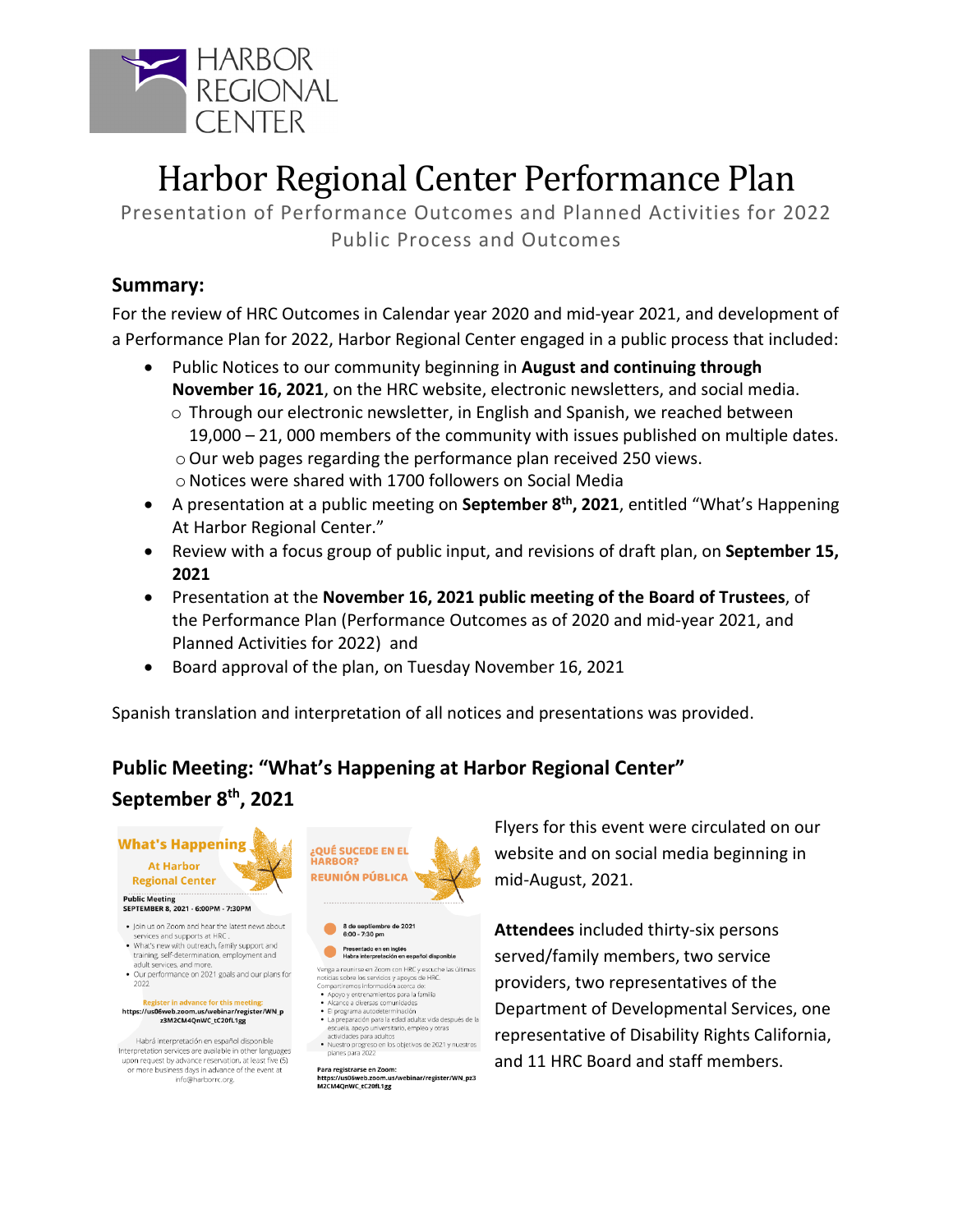### **Public Input Provided on HRC's Progress and Planned Activities at September 8th presentation:**

Participants asked questions, and expressed interest and support for HRC plans to offer or continue the following activities.

- HRC Publications, available online and in print
- Information shared in the HRC Electronic Newsletter
- Expressed Interest in support groups for clients. Including sharing info about the Client Advisory Committee and groups in community
- Providing access to informational resources, assistive technology, in the HRC Resource Center. Glad that in person visits by appointment would be available
- Providing easy to understand information, in a family friendlier format, for newly diagnosed families
- Offer information regarding Self Determination Program
- Project SEARCH internship program for students in transition to adulthood
- Supported Employment Services
- College 2 Career Program

## **Additional Comments from participants at September 8th presentation:**

"Some families cannot easily access online publications on the website."

"Thanks so much for the changes to providing info to newly diagnosed families. My son is now 22, but I still vividly remember how confusing all of this new stuff was at diagnosis (and for many years after). I'm really glad you are finding success with this change." "Thank you for this presentation and the level of information provided."

"Wonderful to see the array of services HRC offers."

#### **Focus Group**

## **September 15, 2021**

Participants of this focus group included seven persons served/family members, five board members, three service providers, and one staff. The focus group assisted us to modify our planned activities for 2022 where necessary, to ensure that they reflect the input provided at our meeting on September 8, 2021, on Planned Activities. These included:

- Continue to provide outreach, information, and training to new and continuing families, to increase awareness and access to services, including:
	- o Distribution of information via Family Resource Center, print and online publications, videos, website, newsletter
- Continue to offer and collaborate with family support groups and develop additional groups as needed
- Continue to provide support for transition-age clients and their families to prepare for adulthood